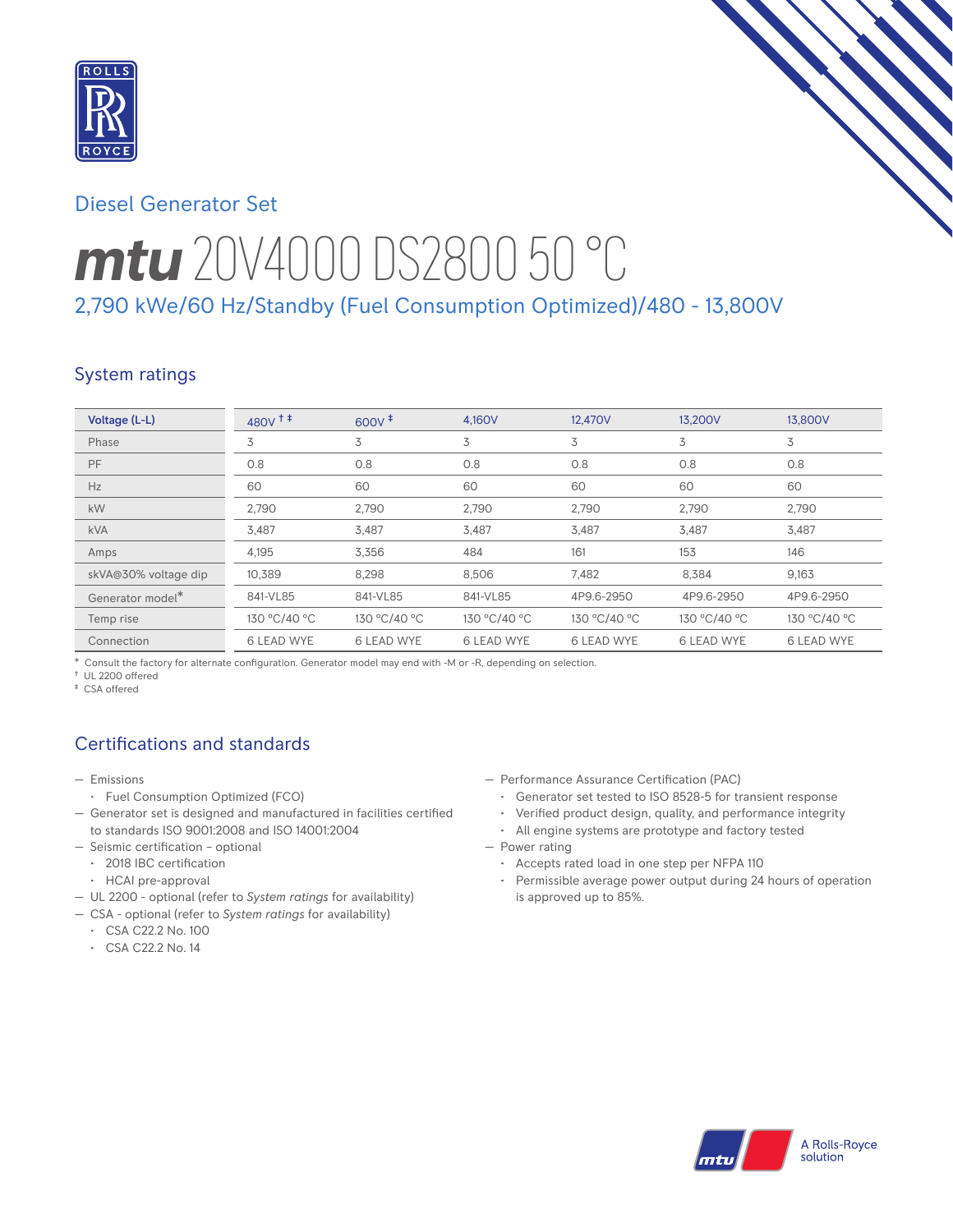## Standard features \*

- Single source supplier
- Global product support
- Two (2) Year/3,000 Hour Basic Limited Warranty
- 20V4000 diesel engine
	- 95.4 liter displacement
	- Common rail fuel injection
	- 4-cycle
- Complete range of accessories
- Cooling system
	- Integral set-mounted
	- Engine-driven fan

## Standard equipment \*

#### Engine

- Air cleaners
- Oil pump
- Oil drain extension and shut-off valve
- Full flow oil filter
- Closed crankcase ventilation
- Jacket water pump
- Inter cooler water pump
- Thermostats
- Blower fan and fan drive
- Radiator unit mounted
- Electric starting motor 24V
- Governor electronic isochronous
- Base structural steel
- SAE flywheel and bell housing
- Charging alternator 24V
- Battery box and cables
- Bulkhead fuel connectors
- Flexible exhaust connection
- Fuel consumption optimized

#### Generator

- NEMA MG1, IEEE, and ANSI standards compliance for temperature rise and motor starting
- Sustained short circuit current of up to 300% of the rated current for up to 10 seconds
- Self-ventilated and drip-proof
- Superior voltage waveform
- Digital, solid state, volts-per-hertz regulator
- Generator
	- Brushless, rotating field generator
	- 2/3 pitch windings
	- Permanent Magnet Generator (PMG) supply to regulator
- 300% short circuit capability
- Digital control panel(s)
	- UL recognized, CSA certified, NFPA 110
	- Complete system metering
	- LCD display

- Brushless alternator with brushless pilot exciter
- 4 pole, rotating field
- 130 °C maximum standby temperature rise
- 2-bearing, sealed
- Flexible coupling
- Full amortisseur windings
- 125% rotor balancing
- 3-phase voltage sensing
- $\pm$  0.25% voltage regulation no load to full load
- 100% of rated load one step
- 5% maximum total harmonic distortion

#### Digital control panel(s)

- Digital metering
- Engine parameters
- Generator protection functions
- Engine protection
- CANBus ECU communications
- Windows®-based software
- Multilingual capability
- Communications to remote annunciator
- Programmable input and output contacts
- UL recognized, CSA certified, CE approved
- IP 54 front panel rating with integrated gasket
- NFPA 110 compatible
- Event recording
	-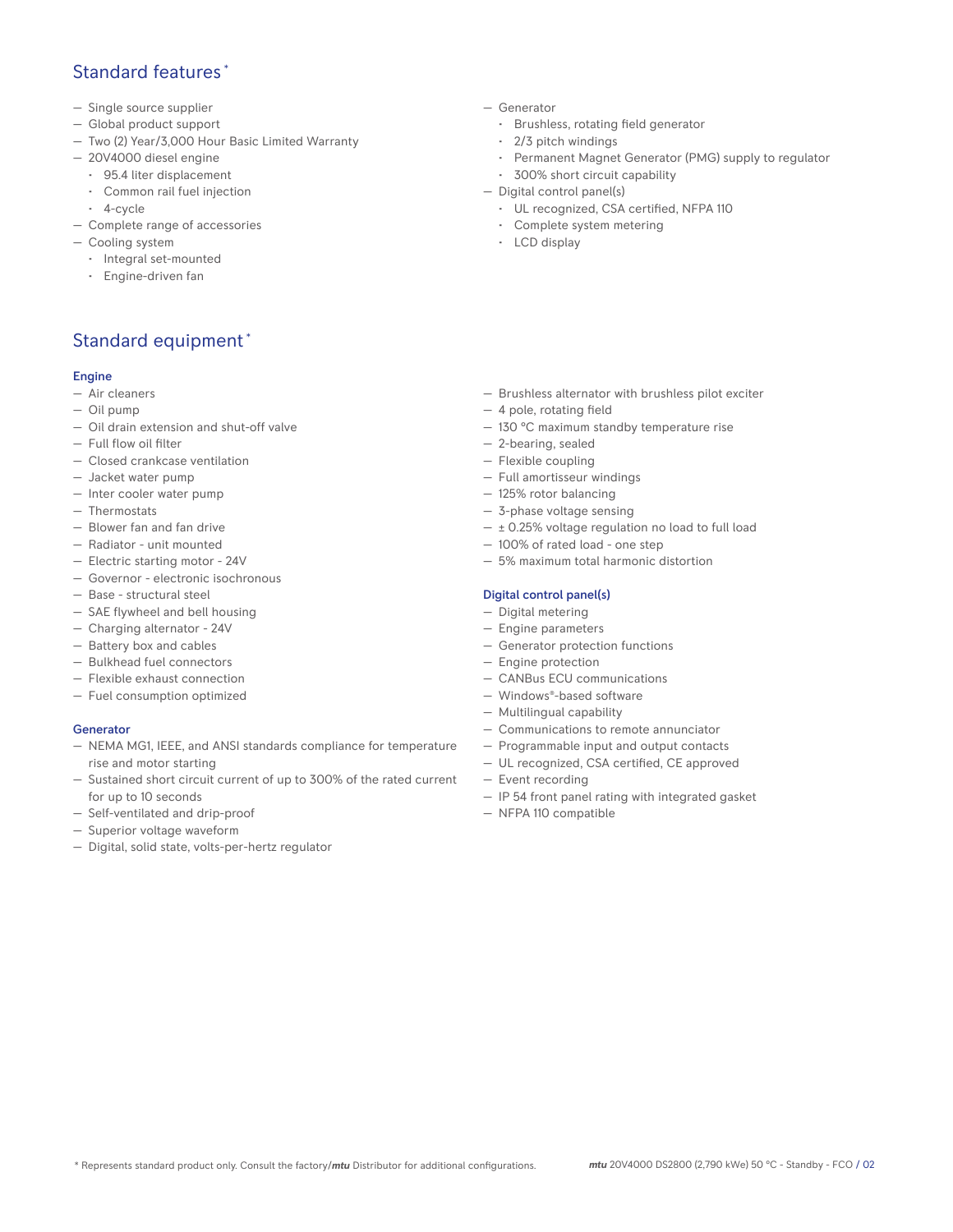# Application data

#### Engine

| Manufacturer                         | mtu                           |
|--------------------------------------|-------------------------------|
| Model                                | 20V4000G74S                   |
| Type                                 | 4-cycle                       |
| Arrangement                          | $20-V$                        |
| Displacement: $L$ (in <sup>3</sup> ) | 95.4 (5,822)                  |
| Bore: cm (in)                        | 17 (6.69)                     |
| Stroke: cm (in)                      | 21(8.27)                      |
| Compression ratio                    | 16.4:1                        |
| Rated rpm                            | 1.800                         |
| Engine governor                      | electronic isochronous (ADEC) |
| Maximum power: kWm (bhp)             | 3,010 (4,036)                 |
| Steady state frequency band          | ± 0.25%                       |
| Air cleaner                          | dry                           |
|                                      |                               |

#### Liquid capacity

| Total oil system: L (gal)             | 390 (103)  |
|---------------------------------------|------------|
| Engine jacket water capacity: L (gal) | 205 (54.2) |
| After cooler water capacity: L (gal)  | 50 (13.2)  |
| System coolant capacity: L (gal)      | 1.049(227) |
|                                       |            |

#### Electrical

| Electric volts DC                                            | 24    |
|--------------------------------------------------------------|-------|
| Cold cranking amps under -17.8 $^{\circ}$ C (O $^{\circ}$ F) | 4.200 |
| Batteries: group size                                        | 8D    |
| Batteries: quantity                                          |       |

#### Fuel system

| Fuel supply connection size          | $-16$ JIC 37 $\degree$ female |
|--------------------------------------|-------------------------------|
|                                      | 1" NPT adapter provided       |
| Fuel return connection size          | $-16$ JIC 37 $\degree$ female |
|                                      | 1" NPT adapter provided       |
| Maximum fuel lift - cranking: m (ft) | $1(3.3)*$                     |
| Maximum fuel lift - running: m (ft)  | 3.1(10)                       |
| Recommended fuel                     | diesel #2                     |
| Total fuel flow: L/hr (gal/hr)       | 1.620 (428)                   |

\* Fuel lift pump for cranking increases lift to: m (ft) 3.1 (10)

#### Fuel consumption

| At 100% of power rating: L/hr (gal/hr)                                              | 707 (187)       |
|-------------------------------------------------------------------------------------|-----------------|
| At 75% of power rating: L/hr (gal/hr)                                               | 515 (136)       |
| At 50% of power rating: L/hr (gal/hr)                                               | 361 (95)        |
| Cooling - radiator system                                                           |                 |
| Ambient capacity of radiator: °C (°F)<br>Maximum restriction of cooling air: intake | 50 (122)        |
| and discharge side of radiator: kPa (in. H <sub>2</sub> O)                          | 0.12(0.5)       |
| Water pump capacity: L/min (gpm)                                                    | 1,567(414)      |
| After cooler pump capacity: L/min (gpm)                                             | 567 (150)       |
| Heat rejection to coolant: kW (BTUM)                                                | 1,070 (60,850)  |
| Heat rejection to after cooler: kW (BTUM)                                           | 720 (40,946)    |
| Heat radiated to ambient: kW (BTUM)                                                 | 248 (14,116)    |
| Fan power: kW (hp)                                                                  | 115(154.2)      |
| Air requirements                                                                    |                 |
| Aspirating: *m <sup>3</sup> /min (SCFM)                                             | 246 (8,687)     |
| Air flow required for radiator                                                      |                 |
| cooled unit: *m <sup>3</sup> /min (SCFM)                                            | 3,453 (121,926) |
| Remote cooled applications; air flow required for                                   |                 |
| dissipation of radiated generator set heat for a                                    |                 |
| maximum of 25 °F rise: *m <sup>3</sup> /min (SCFM)                                  | 899 (31,764)    |
| * Air density = $1.184 \text{ kg/m}^3$ (0.0739 lbm/ft <sup>3</sup> )                |                 |
| <b>Exhaust system</b>                                                               |                 |
| Gas temperature (stack): °C (°F)                                                    | 460 (860)       |
| Gas volume at stack temperature: m <sup>3</sup> /min (CFM)                          | 612 (21,613)    |

| Gas volume at stack temperature. In Timil (CFMI)            | UL(LI,UIJ) |
|-------------------------------------------------------------|------------|
| Maximum allowable back pressure at                          |            |
| outlet of engine, before piping: kPa (in. H <sub>2</sub> O) | 8.5(34.1)  |